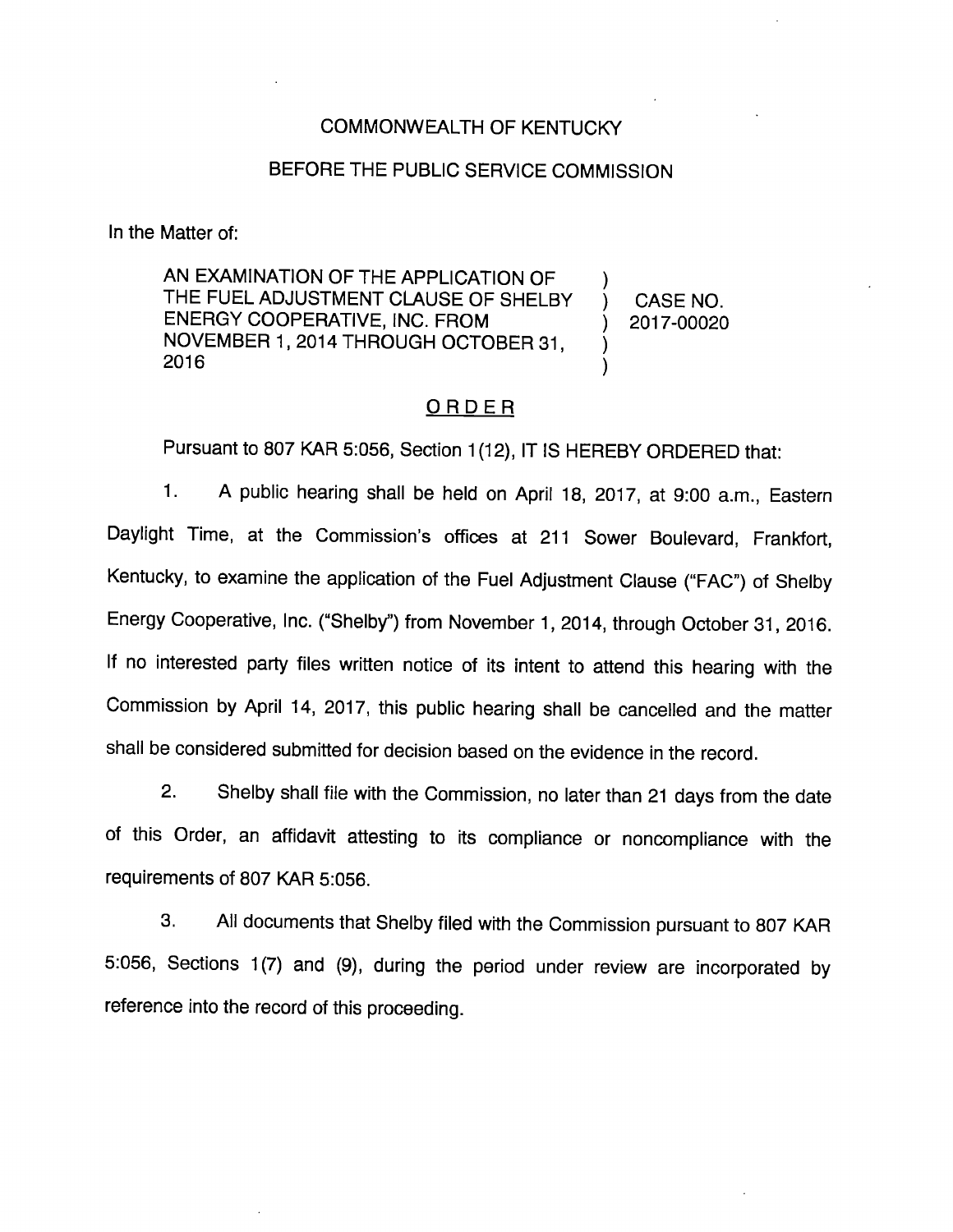4. Shelby shall publish the following notice no less than seven days or more than 21 days prior to the public hearing in a newspaper of general circulation in its service areas or in a trade publication or newsletter going to all customers. Shelby shall also file an Affidavit of Publication of Hearing Notice with the Commission no later than April 17, 2017.

> A public hearing will be held on April 18, 2017, at 9:00 a.m., Eastem Daylight Time, at the offices of the Kentucky Public Service Commission, 211 Sower Boulevard, Frankfort, Kentucky, to examine the application of the Fuel Adjustment Clause of Shelby Energy Cooperative, Inc. for the period November 1, 2014, through October 31, 2016. Individuals interested in attending this hearing shall notify the Public Service Commission in writing of their intent to attend no later than April 14, 2017. If no notices of intent to attend are received by that date, this hearing will be cancelled and the matter shall be considered submitted for decision based on the evidence in the record. Written notice of intent to attend this hearing should be sent to: Executive Director, Kentucky Public Service Commission, P.O. Box 615, Frankfort, Kentucky 40602.

5. The official record of the proceeding shall be by video only.

6. Any request for intervention must be filed by February 27, 2017.

7. Any motion to intervene filed after February 27, 2017, shall show a basis

for intervention and good cause for being untimely. If the untimely motion is granted,

the movant shall accept and abide by the existing procedural schedule.

8. a. Shelby shall file with the Commission, no later than 30 days from the date of this Order, its responses to all information requested in the Appendix to this Order. Responses to requests for information shall be appropriately bound, tabbed and indexed and shall include the name of the witness responsible for responding to the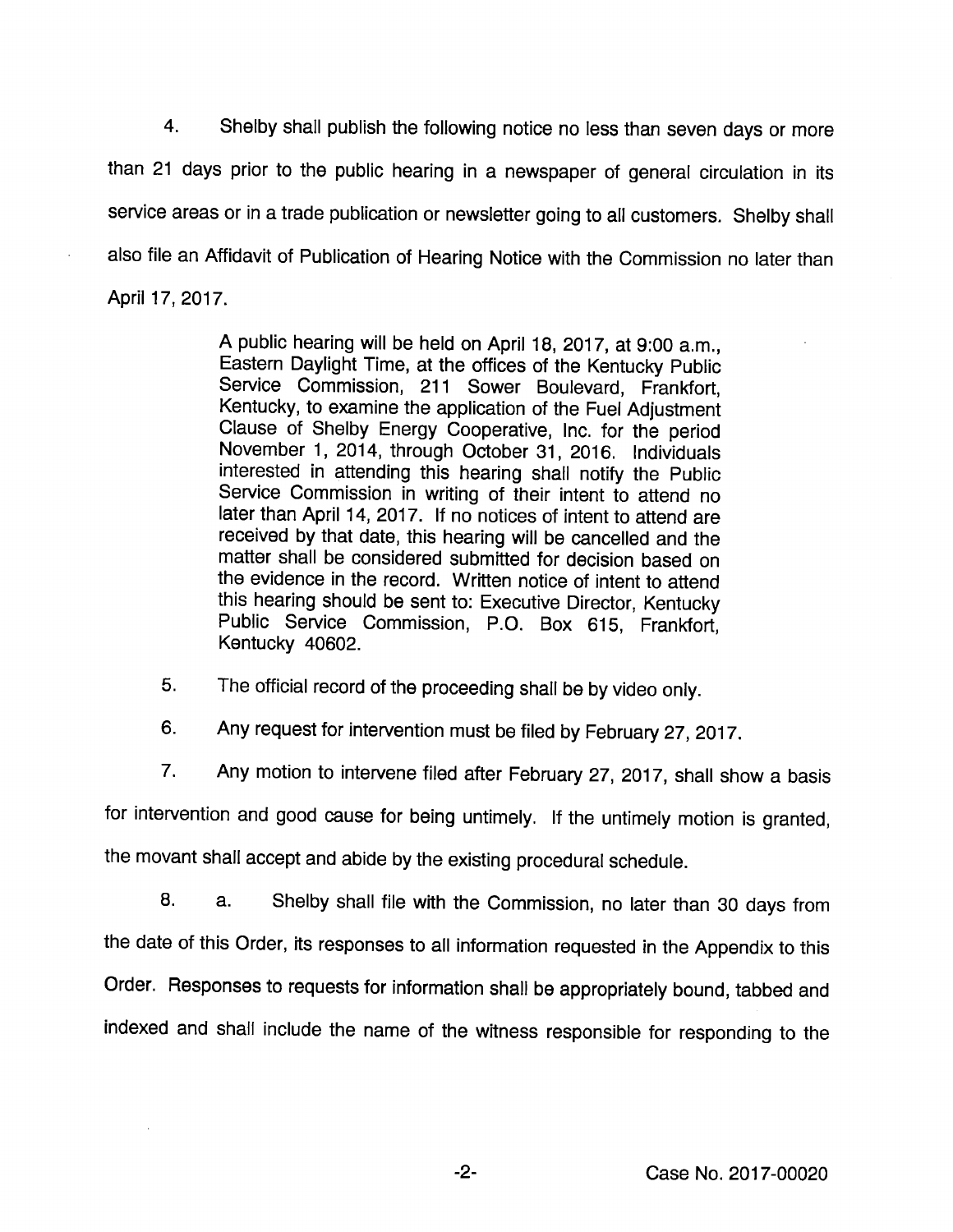questions related to the information provided, with copies to ail parties of record and the original and six copies to the Commission.

b. Each response shall be answered under oath or, for representatives of a public or private corporation or a partnership or association or a governmental agency, be accompanied by a signed certification of the preparer or person supervising the preparation of the response on behalf of the entity that the response is true and accurate to the best of that person's knowledge, information, and belief formed after a reasonable inquiry.

c. A party shall make timely amendment to any prior response if it obtains information which indicates that the response was incorrect when made or, though correct when made, is now incorrect in any material respect.

d. For any request to which a party fails or refuses to furnish all or part of the requested information, that party shall provide a written explanation of the specific grounds for its failure to completely and precisely respond.

e. A party filing a paper containing personal information shall, in accordance with 807 KAR 5:001, Section 4(10), encrypt or redact the paper so that personal information cannot be read.

f. Careful attention should be given to copied material to ensure that it is legible.

-3- Case No. 2017-00020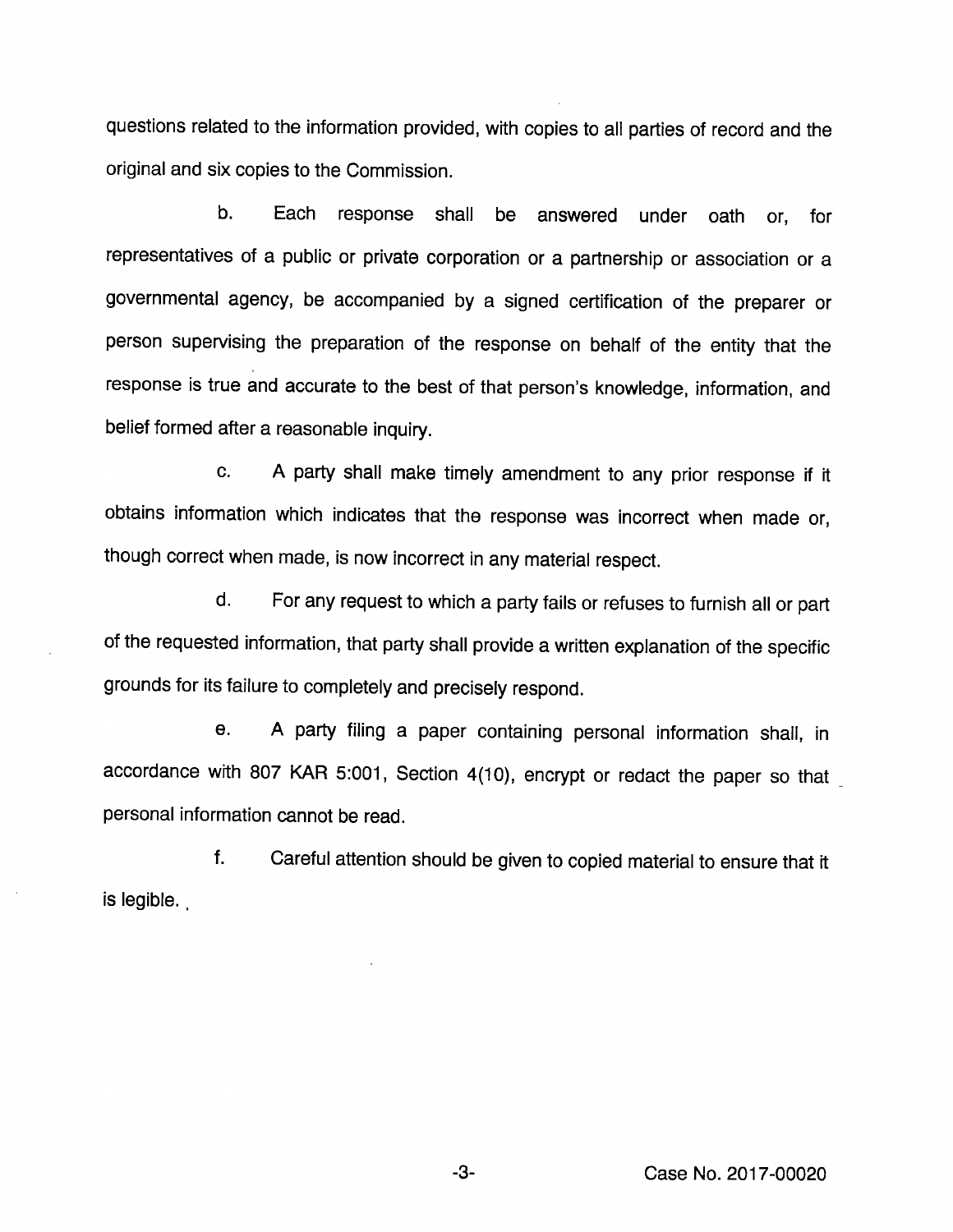By the Commission



ATTEST:

ashews Executive Director

Case No. 2017-00020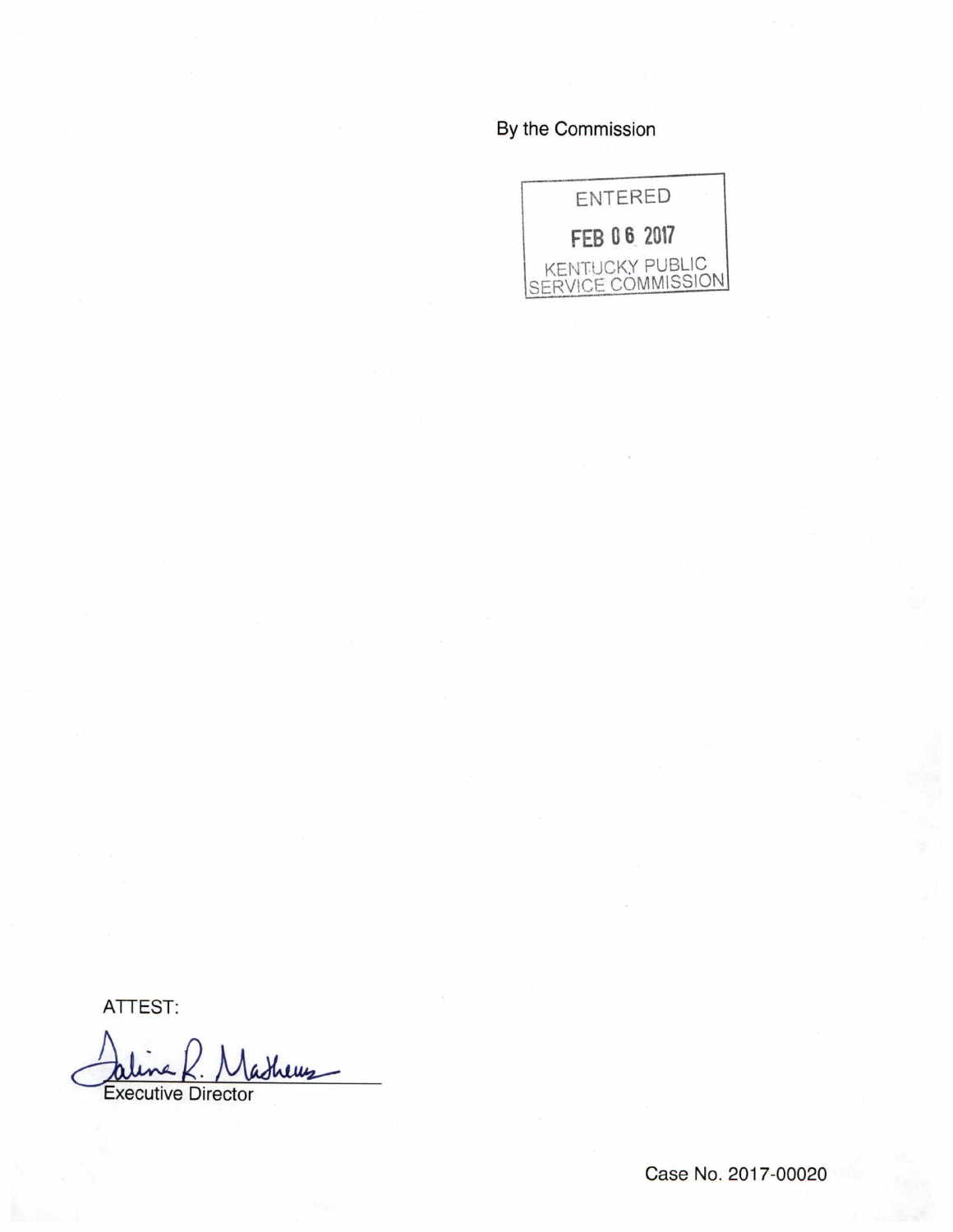#### APPENDIX

# APPENDIX TO AN ORDER OF THE KENTUCKY PUBLIC SERVICE COMMISSION IN CASE NO. 2017-00020 DATED **FEB 0 6 2017**

1. a. Provide a schedule of the calculation of the 12-month average line loss, by month, for November 1, 2014, through October 31, 2016.

b. Describe the measures that Shelby has taken to reduce line loss during this period.

2. Provide Shelby's monthly revenue reports and monthly billing summaries which show the total FAC billings and FAC revenue collected as reported in Shelby's monthly filings required by the Commission for the review period November 1, 2014, through October 31, 2016.

3. Provide a schedule showing the calculation of the increase or decrease in Shelby's base fuel costs per kilowatt hour as proposed by its wholesale electric supplier adjusted for Shelby's 12-month average line loss for November 1, 2014, through October 31, 2016.

4. Provide a schedule of the present and proposed rates that Shelby seeks to change, pursuant to 807 KAR 5:056, as calculated in Item 3 above, shown in comparative form.

5. Provide a copy of the current tariff showing, by cross-outs and inserts, all proposed changes in rates.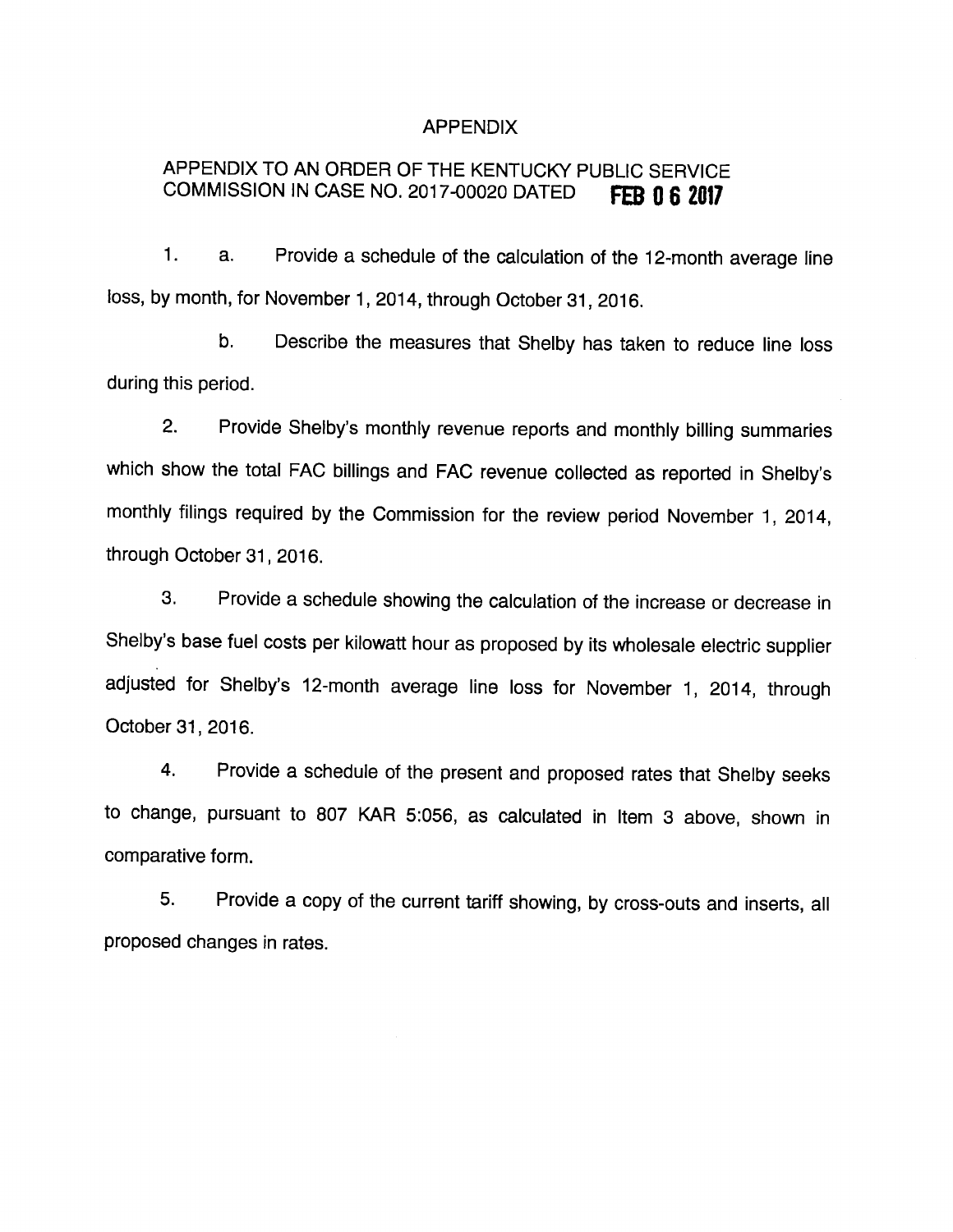6. Provide and explain the internal procedures in place to ensure the timely filing of:

a. FAC filings made pursuant to 807 KAR 5:056, Sections 1(7) and (9);

b. The affidavit certifying compliance or noncompliance with 807 KAR 5:056 as required byCommission Order in initiating FAC reviews; and,

c. The affidavit of publication of hearing notice as required by Commission Order in initiating FAC reviews.

> -2- Appendix Case No. 2017-00020

 $\bar{z}$